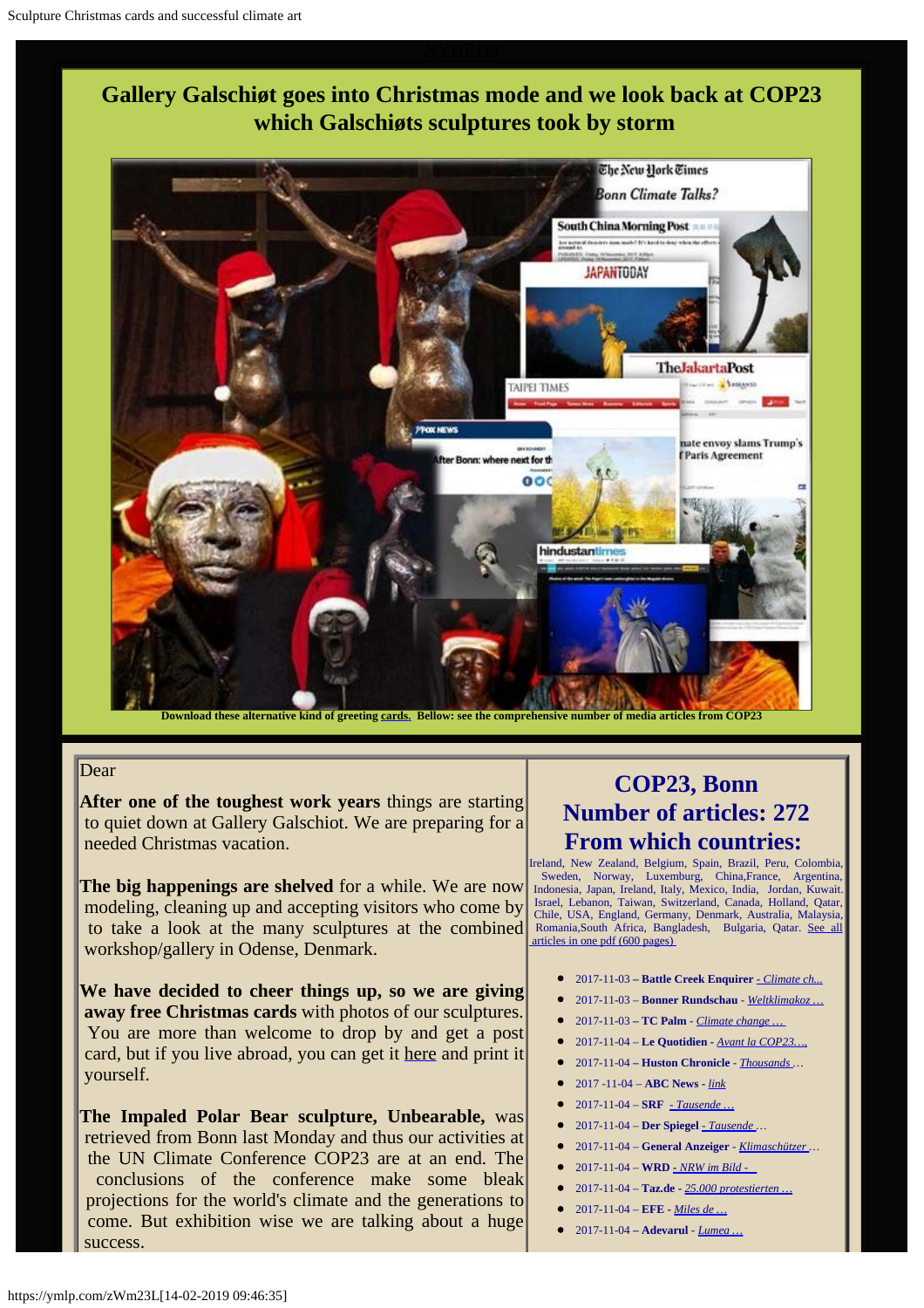**Galschiot's sculptures took a significant share** of the press images from the conference. And while these sculptures will not save the world, it is our hope that the sculptural images will provoke some thoughts in the minds of newspaper readers around the world, notching to their comprehension about the seriousness and consequences of the climate catastrophe, which is upon the world. (See the list on the right side, or a pdf with all newspaper articles we found from the summit [here](http://fundamentalism.dk/wp-content/uploads/Articles_COP23-PDF_Collection.pdf)).

**The summit gave us a lot of good contacts.** Amongst others a number of American states that attended COP23 in order to defy Trumps announcement of leaving the Paris Climate agreement from 2015. We hope to use this to make a tour around the USA with the sculpture Unbearable which shows a Polar Bear that is impaled on a CO2 graph. This would be a powerful message to the citizens of the USA, that the world has a huge climate problem and that the US is a very big part of it.

## **We at Gallery Galschiøt hope You have a fantastic Christmas and a Happy New Year**

All the best

Lasse Markus, Cand. Soc. Chief communications officer at Gallery Galschiøt



**COP23 in Bonn**

- 2017-11-04  **Vos iz Neias** ["](https://www.vosizneias.com/283901/2017/11/04/washington-in-clash-with-trump-u-s-report-says-humans-cause-climate-change/)*[Washington…](https://www.vosizneias.com/283901/2017/11/04/washington-in-clash-with-trump-u-s-report-says-humans-cause-climate-change/)*
- 2017-11-04 **Reuters -** *["Demonstration…](http://news.trust.org/item/20171104142645-phfmr)*
- 2017-11-04 **No Climate Change** *"Klima ...*
- 2017-11-04 **Youth Press Agency –** *[link](http://www.youthpressagency.org/public/componenti/1564/f1/9.jpg)*
- 2017-11-04 **EPA**  ["](http://www.epa.eu/politics-photos/environmental-politics-treaties-organisations-photos/cop23-climate-change-conference-climate-march-demonstration-photos-53874542)*[COP23 Climate …](http://www.epa.eu/politics-photos/environmental-politics-treaties-organisations-photos/cop23-climate-change-conference-climate-march-demonstration-photos-53874542)*
- 2017-11-04 - **Ara.cat Internacional -** *[Alemanya ca …](https://www.ara.cat/internacional/Alemanya-escalfa-climatic-manifestacio-multitudinaria_0_1900010224.html)*
- 2017-11-04 **De TIJD**  *[Grote …](https://www.tijd.be/politiek-economie/internationaal-algemeen/Grote-klimaatbetoging-in-Bonn/9950123?ckc=1&ts=1510482436)*
- 2017-11-04 **Die Zeit** *[Klimakarneval in Bonn](http://www.zeit.de/gesellschaft/2017-11/weltklimakonferenz-bonn-cop23-demonstration-fs)*
- 2017-11-04 **Gruene Krefeld** *- [Kreisverband …](http://gruene-krefeld.de/index.php?id=106)*
- $2017-11-04 \textbf{II} \ \textbf{Post} (pic3/6)$
- 2017-11-05 **Aljazeera -** *["COP23: …"](http://www.aljazeera.com/blogs/europe/2017/11/cop23-testing-times-paris-climate-pact-trump-withdrawal-171105053122123.html)*
- $2017 11 05$  **National post** - ["](http://nationalpost.com/news/world/the-world-shrugs-at-trump-as-global-climate-meeting-begins-in-bonn)*UN ... warming*"
- 2017-11-05 **Zilient.org -** *[As disasters …](https://www.zilient.org/index.php/article/disasters-surge-nations-must-slash-emissions-faster-climate-experts-urge)*
- 2017-11-05 – **Dawn -** *["Climate …"](https://www.dawn.com/news/1368508)*
- $2017 11 05 TRT World "Critics say...$  $2017 11 05 TRT World "Critics say...$  $2017 11 05 TRT World "Critics say...$  $2017 11 05 TRT World "Critics say...$
- 2017-11-05 **ABS-CBN news** *["Climate activi…](http://news.abs-cbn.com/news/11/05/17/climate-activists-march-to-keep-coal-in-ground)*
- 2017-11-05 **Greenpeace Magazine -** *[Rekord-…](https://www.greenpeace-magazin.de/start/nachrichten/rekord-demo-vor-dem-weltklimagipfel-bonn)*
- 2017-11-06 **DR Video** *– [Hvad…](https://www.dr.dk/nyheder/udland/video-hvad-rager-klimaet-mig-theilgaard-svarer-paa-de-10-mest-googlede)*
- 2017-11-06 **Dhaka Tribune** *Paris Agree*...
- 2017-11-06 **France Bleu [-](https://www.francebleu.fr/emissions/tous-europeens-anja-vogel/tous-europeens-a-vojel-41)** *[Ouverture de l…](https://www.francebleu.fr/emissions/tous-europeens-anja-vogel/tous-europeens-a-vojel-41)*
- 2017-11-06 **Arc Info**  *[COP23: il faut …planète](http://www.arcinfo.ch/articles/monde/la-cop23-s-ouvre-a-bonn-dans-un-contexte-climatique-alarmant-713577)*
- 2017-11-06  **OCCUPY.COM** *[COP23 Opens …](http://www.occupy.com/article/cop23-opens-with-new-global-leadership-emerging-against-climate-change#sthash.g1NzWs0U.dpbs)*
- 2017-11-06 **Cetus News** *[…mate.](http://www.cetusnews.com/news/Analysis-%7C-What%E2%80%99s-next-for-the-Paris-Agreement--Nearly-200-countries-meet-this-week-to-talk-climate-change-.BkqRb6cXRpA-.html)*
- 2017-11-06 **The Washington Post***[Analysiss….](https://www.washingtonpost.com/news/monkey-cage/wp/2017/11/06/whats-next-for-the-paris-agreement-nearly-200-countries-meet-this-week-to-talk-implementation/?utm_term=.51a4db649209)*
- 2017-11-06 **UK Investing -** *[Bonn talks…](https://uk.investing.com/news/stock-market-news/bonn-talks-test-global-resolve-to-fix-climate-without-trump-651111)*
- 2017-11-06 **Swissino.ch -** *[Bonn talks tes…](https://www.swissinfo.ch/eng/bonn-talks-test-global-resolve-to-fix-climate--without-trump/43652744)*
- 2017-11-06 **Mail and Guardian** *["Still wary …](https://mg.co.za/article/2017-11-06-still-wary-of-trump-effect-un-climate-talks-open-in-bonn/2017)*
- 2017-11-06 **CBC News -** ["](http://www.cbc.ca/news/technology/cop23-bonn-5-things-1.4144311)*[UN climate…](http://www.cbc.ca/news/technology/cop23-bonn-5-things-1.4144311)*
- 2017 -11-06 **Delaware Online** ["](https://www.delawareonline.com/picture-gallery/news/2017/11/06/un-climate-change-conference-opens/107418980/) *[UN Climate…](https://www.delawareonline.com/picture-gallery/news/2017/11/06/un-climate-change-conference-opens/107418980/)*
- 2017 -11-06 **Pacific Daily News** *[–" UN Climate](http://www.guampdn.com/picture-gallery/news/2017/11/06/un-climate-change-conference-opens/107418980/)*
- 2017-11-06 **Indy Star –** ["](https://www.indystar.com/picture-gallery/news/2017/11/06/un-climate-change-conference-opens/107418980/)*[UN …"](https://www.indystar.com/picture-gallery/news/2017/11/06/un-climate-change-conference-opens/107418980/)*
- 2017-11-06 **MetroExpress** *[Bjø…](https://www.mx.dk/printpdf/ost_20171106.pdf)*
- 2017-11-06 **Suddeutsche Zeitung**  *[Weltklim …](http://www.sueddeutsche.de/wissen/klimawandel-weltklimakonferenz-beginnt-in-bonn-1.3736232)*
- 2017-11-06 **Neue Zurcher Zeitung -***[Was ist vom …?](https://www.nzz.ch/international/was-ist-vom-klima-gipfel-in-bonn-zu-erwarten-ld.1326516)*
- 2017-11-07 **Star2.com -** *[Don't wake …](http://www.star2.com/living/2017/11/07/climate-change-dont-wake-the-trump-bear/)*
- 2017-11-07  **Environmental** *[National …](https://ntenvironmentalwork.net/)*
- 2017-11-08 **Aktuell Hållbarhet**  *[De 6 viktigaste …](https://www.aktuellhallbarhet.se/de-6-viktigaste-fragorna-cop23/)*
- 2017-11-08 **La Nacion**  *[Fotos | Mira las mejores…](http://lanacion.cl/2017/11/08/fotos-mira-las-mejores-imagenes-del-dia-miercoles-8-de-noviembre/)*
- 2017-11-08 **Folha de S. Paolo**  *[Foto Ambiente -](http://fotografia.folha.uol.com.br/galerias/nova/1583539535482871-conferencia-do-clima-2017#foto-1583539535586045) […](http://fotografia.folha.uol.com.br/galerias/nova/1583539535482871-conferencia-do-clima-2017#foto-1583539535586045)*
- 2017-11-09  **New Age** *[Rich nations asked …](http://www.newagebd.net/article/27993/rich-nations-asked-to-step-up-greenhouse-gas-cut)*
- 2017-11-09  **Global News 99**  *[Is China really…](https://www.globalnews99.com/2017/11/09/china-really-stepping-worlds-new-climate-leader/)*
- 2017-11-09 **Young Post (South ChinaMP)** *- [New …](https://yp.scmp.com/over-to-you/op-ed/article/107783/new-us-climate-change-report-slap-face-donald-trump-who-believes)*
- 2017-11-10 **Hindustan Times** [-](http://www.hindustantimes.com/photos/world-news/photos-cop23-brings-world-leaders-and-activists-to-germany/photo-5AerE45Cx5bO9X6YIOEtAJ.html) *[COP23 …](http://www.hindustantimes.com/photos/world-news/photos-cop23-brings-world-leaders-and-activists-to-germany/photo-5AerE45Cx5bO9X6YIOEtAJ.html)*
- 2017-11-10 **La Croix** *[Aux États-Unis, une …-](https://www.la-croix.com/Monde/Ameriques/Etats-Unis-coalition-defie-Trump-climat-2017-11-10-1200890921)*
- 2017-11-10  **New York Times** *[What's at Stake …](https://www.nytimes.com/2017/11/10/climate/bonn-climate-change-conference.html)*
- 2017-11-10 - **Der Tagesspiegel** *[Warum auch …](http://www.tagesspiegel.de/politik/gipfel-in-bonn-warum-auch-europa-beim-klimaschutz-hinkt/20569320.html)*
- 2017-11-10  **South China Morning Post** *- [Are na…](http://www.scmp.com/comment/insight-opinion/article/2119167/are-natural-disasters-man-made-its-hard-deny-when-effects)*
- 2017-11-10 - **IISD Reporting Service** *- [Highlights …](http://enb.iisd.org/climate/cop23/enb/10nov.html)*
- 2017-11-10 **Welsh Foodie -** *[What's at Stake in …](http://www.welsh-foodie.com/2017/11/10/whats-at-stake-in-the-bonn-climate-talks/)*
- 2017-11-10 **Deutsche Welle -** *[Das traurige …](http://www.dw.com/de/mit-kunst-gegen-den-klimawandel-cop23-bonn/g-41330922)*
- 2017-11-11 **Reuters (video)** *- [Protesters take …](https://in.mobile.reuters.com/video/2017/11/11/protesters-take-to-streets-against-clima?videoId=372954779&videoChannel=101)*
- 2017-11-11 **WDR.de** *[Klimademo zum …](http://www1.wdr.de/nachrichten/rheinland/klima-demo-bonn-100.html)*
- 2017-11-11 **WOW** *[US cities, states …](http://wowway.net/news/read/category/AP%20Online%20Top%20Business%20Short%20Headlines/article/the_associated_press-us_cities_states_businesses_still_back_paris_clima-ap)*
- 2017-11-11 **Westfalische Nachrichten** *[Klima…](http://www.wn.de/Welt/Politik/3050611-Weltklimakonferenz-in-Bonn-Klimaschuetzer-protestieren-in-Bonn-gegen-Trump-und-Merkel)*
- 2017-11-11 **Die Presse** *- [UN-Klimakonferenz: …](http://diepresse.com/home/ausland/aussenpolitik/5318674/UNKlimakonferenz_USA-koennen-Klimaziele-nicht-erreichen)*
- 2017-11-11 **TeleSur TV**  *[US Failing to Reduce …](https://www.telesurtv.net/english/news/US-Failing-to-Reduce-Greenhouse-Gas-Emissions-New-Report-20171111-0025.html)*
- 2017-11-11 **Frankfurter Allgemeine** *- [Wenn …](http://www.faz.net/aktuell/politik/inland/klimaschutz-trifft-karneval-bei-demonstrationen-in-bonn-15288506.html)*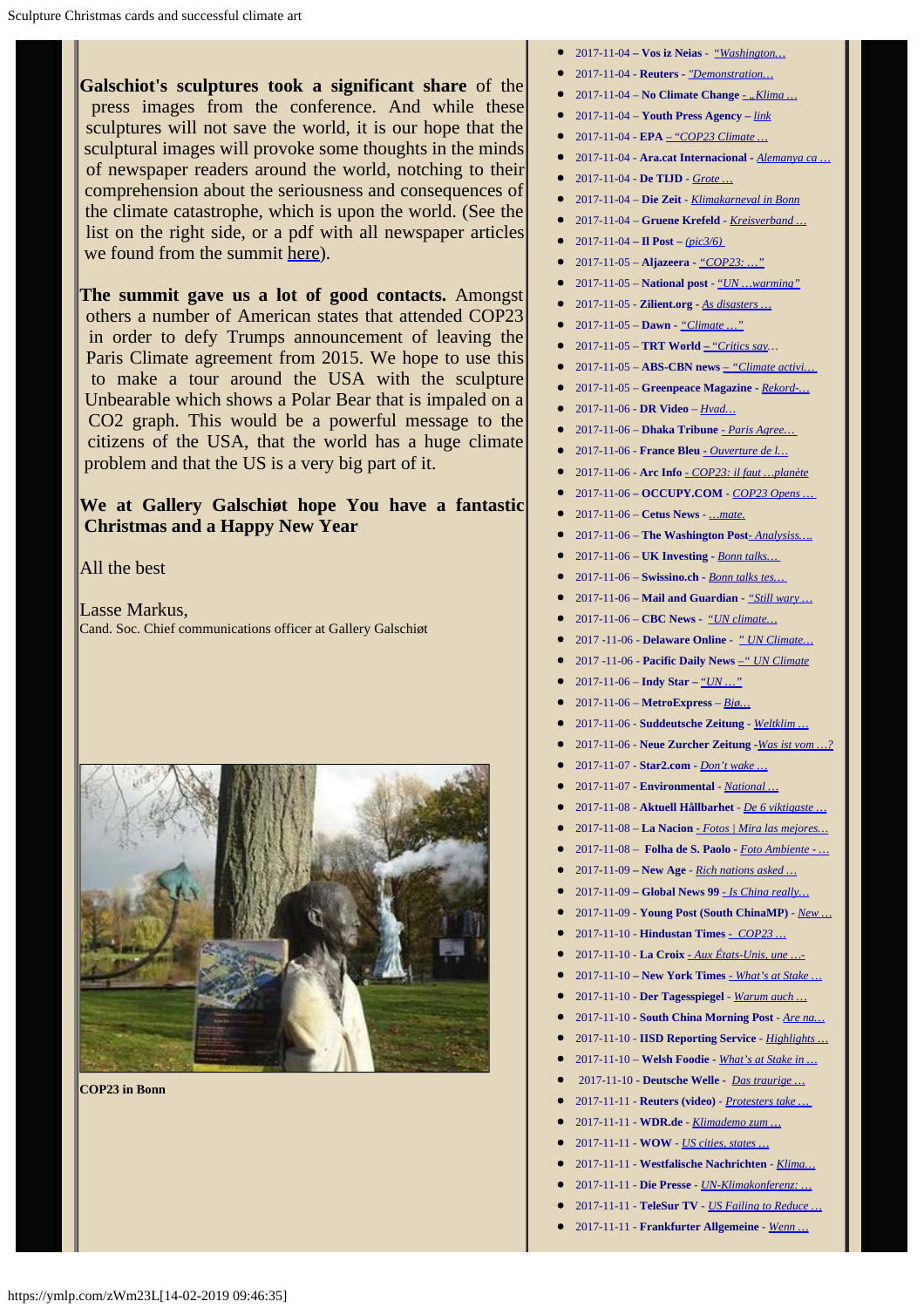Sculpture Christmas cards and successful climate art



**The Galschiøt-crew at COP23 in Bonn**



**Freedom to Pollute - COP23, Bonn**



**Unbearable - COP23 in Bonn**

2017-11-11 - **Blue Ridge** *- [US cities, states defy …](http://www.mybrctv.com/news/read/category/Business/article/the_associated_press-us_cities_states_businesses_still_back_paris_clima-ap)* 2017-11-11 - **Deutsche Welle** - *[COP23: Fake Don…](http://www.dw.com/en/cop23-fake-donald-trump-marches-in-carnival-themed-climate-protests-in-bonn/a-41339135)* 2017-11-11 - **Traunsteiner Tagblatt.de** - *[Klimasc…](https://www.traunsteiner-tagblatt.de/nachrichten_artikel,-klimaschuetzer-protestieren-in-bonn-gegen-trump-und-merkel-_arid,368152.html)* 2017-11-11 - **AP News** *- [US cities, states defy T…](https://www.apnews.com/365b032c1e4140c8a07021245f87d66c/US-cities,-states-defy-Trump,-still-back-Paris-climate-deal)* 2017-11-11 - **Ansa.it -** *[Clima,replica Statua Libertà …](http://www.ansa.it/sito/photogallery/curiosita/2017/11/11/climareplica-statua-liberta-tra-proteste-per-cop23-a-bonn_11a5bc63-19c2-4718-81e6-75db77e6def6.html)* • 2017-11-11 [-](https://in.news.yahoo.com/protesters-streets-against-climate-change-150303295.html) **Yahoo News (video)** - *Protesters* ... 2017-11-11 - **Times Of Israel -** *[US cities and states …](https://www.timesofisrael.com/us-cities-and-states-defy-trump-still-back-paris-climate-deal/)* 2017-11-11 - **Wtop.com -** *[US cities, states …](https://wtop.com/national/2017/11/us-cities-states-businesses-still-back-paris-climate-deal/slide/1/)* 2017-11-11 - **La Sextra** *[-](http://www.lasexta.com/noticias/internacional/protestas-en-la-cumbre-del-clima-de-bonn-contra-la-politica-medioambiental-de-donal-trump_201711115a075af10cf2ebaa1672bd1c.html) [Protestas en la …](http://www.lasexta.com/noticias/internacional/protestas-en-la-cumbre-del-clima-de-bonn-contra-la-politica-medioambiental-de-donal-trump_201711115a075af10cf2ebaa1672bd1c.html)* 2017-11-11 - **The Telegraph (India)** - *[Silence …](https://www.telegraphindia.com/india/silence-on-us-at-bonn-185582)* 2017-11-11 *-* **EuropeanPressphotoAgency** *- [COP23](http://www.epa.eu/politics-photos/citizens-initiative-and-recall-photos/cop23-climate-change-conference-climate-march-demonstration-photos-53889365)* 2017-11-11 - **Jordan Times -** *[Merkel tries to …](http://www.jordantimes.com/news/world/merkel-tries-bridge-climate-gap-coalition-talks-get-serious)* 2017-11-11 - **Atlantic Broadband -** *[US cities, …](http://www.atlanticbb.net/news/read/category/AP%20Online%20Top%20Business%20Short%20Headlines/article/the_associated_press-us_cities_states_businesses_still_back_paris_clima-ap)* 2017-11-11 - **LR Online -** *[Klimaschützer protest…](https://m.lr-online.de/nachrichten/politik/klimaschuetzer-protestieren-in-bonn-gegen-trump-und-merkel_aid-6820682)* 2017-11-11 – **Taz.de -** *[Tausende in Bonn auf der ...](http://www.taz.de/!5462056/)* 2017-11-11 – **Express -** *[Demo oder Karneval?](https://www.express.de/bonn/demo-oder-karneval--so-bunt-demonstrieren-die-bonner-klimaschuetzer-28829342) […](https://www.express.de/bonn/demo-oder-karneval--so-bunt-demonstrieren-die-bonner-klimaschuetzer-28829342)* 2017-11-11- **AntiAtom Euskirchen -** *[2.000 Men… "](http://antiatomeuskirchen.blogsport.de/2017/11/11/bonn-11-11-2017-1111-uhr-2-000-menschen-forderten-schluss-mit-dem-faulen-zauber/)* 2017-11-11**- The Seattle Times -** *[US cities, states …](https://www.seattletimes.com/business/us-cities-states-businesses-still-back-paris-climate-deal/)* 2017-11-11 - **USA Today -** *["UN Climate Change …](https://www.usatoday.com/media/cinematic/gallery/107418980/un-climate-change-conference-opens/)* 2017-11-11 – **AD.nl -** *[link](https://www.ad.nl/nieuws/deze-fotoenrsquo-s-moet-je-gezien-hebben~a59bcf47/114604504/)* 2017-11-11 – **Sharp 5** – *[Ook op 'tussentop' …](http://sharp5.nl/sites/claarsnotes/?p=36960)* 2017-11-12 - **Gazete Peyik** *- [GÜNÜN FOTO](https://www.peyik.com/the-day-in-photos-november-12-2017-32745.html)[Ğ](https://www.peyik.com/the-day-in-photos-november-12-2017-32745.html)[…](https://www.peyik.com/the-day-in-photos-november-12-2017-32745.html)* 2017-11-12 - **Le Temps** *- [La délégation suisse …](https://www.letemps.ch/sciences/2017/11/12/delegation-suisse-dresse-un-bilan-intermediaire-mitige-cop23)* 2017-11-13 **- Jordan Times -** *[2% rise in CO2 '…](http://jordantimes.com/news/world/2-rise-co2-giant-leap-backwards-humankind%E2%80%99)* 2017-11-13 - **El Peruano** - *[COP23 pide un mayo…](http://elperuano.pe/noticia-cop23-pide-un-mayor-compromiso-61058.aspx)* 2017-11-13 - **The Daily Mail** *- [The Donald in …](http://www.dailymail.co.uk/news/article-5073419/Demo-climate-change-conference-group-defies-Trump.html)* 2017-11-13 - **The Middletown Press** *[-](http://www.middletownpress.com/business/technology/article/US-cities-states-businesses-still-back-Paris-12349644.php) [US cities, …](http://www.middletownpress.com/business/technology/article/US-cities-states-businesses-still-back-Paris-12349644.php)* ● 2017-11-13 - **Scroll.in** - *<u>[Bonn climate talks: In …](https://scroll.in/article/857607/bonn-climate-talks-in-second-week-ministers-will-try-to-break-impasse-on-pre-2020-agenda)*</u> 2017-11-13 **- Newsweek (video)** [-](http://www.newsweek.com/carbon-dioxide-emissions-were-stable-three-years-2017-will-see-them-rise-709314) *[Carbon Dioxide …](http://www.newsweek.com/carbon-dioxide-emissions-were-stable-three-years-2017-will-see-them-rise-709314)* 2017-11-13 **- Deutschland Funk** - *[US-Zivilgesellsc…](http://www.deutschlandfunk.de/trump-zum-trotz-us-zivilgesellschaft-will-sich-an.1773.de.html?dram:article_id=400490)* 2017-11-13 - **Taipei Times -** *[Alternative US …](http://www.taipeitimes.com/News/world/archives/2017/11/13/2003682182)* 2017-11-13 - **Bongo Daily** *- [Bangladesh ranks…](http://bongodaily.com/bangladeshi-news/bangladesh-ranks-6-in-climate-risk-index-again-prothom-alo-english/)* 2017-11-13 **– AXIOS** - *[What you'll hear at …](https://www.axios.com/climate-summit-on-edge-over-trump-event-2509124429.html)* 2017-11-13 – **Quartz** - *["Keep it in the groun…](https://qz.com/1128480/cop23-protestors-interrupt-us-panel-on-fossil-fuels/)* 2017-11-04 – **General Anzeiger** *– Wir sind .* 2017-11-13 – **Common Dream***s - [US 'Spits in …](https://www.commondreams.org/news/2017/11/13/us-spits-face-world-promoting-fossil-fuels-un-climate-summit)* 2017-11-13 **– Delingpole World** *- [All Hail Tru…](http://delingpoleworld.com/2017/11/13/all-hail-trumps-u-s-the-only-honest-nation-at-the-u-n-s-bonn-climate-conference/)* 2017-11-14 **– France Inter -** *[L'appel des 15000](https://www.franceinter.fr/emissions/l-edito-politique/l-edito-politique-14-novembre-2017)* 2017-11-14 - **Times of Israel** *- [Syria signs Paris…](https://www.timesofisrael.com/syria-signs-paris-climate-agreement-leaving-us-as-lone-outsider/)* 2017-11-14 – **Daily Mail -** *[Scientists warn …](http://www.dailymail.co.uk/wires/afp/article-5079549/Scientists-warn-giant-leap-backward-climate-talks.html)*

- 2017-11-14 **Politico -** *[Trump is blasted at …](https://www.politico.com/story/2017/11/14/trump-climate-talks-germany-paris-244903)*
- 2017-11-14 – **Gulf Times**  *[Scientists: Global 2%…](http://www.gulf-times.com/story/571097/Scientists-Global-2-rise-in-CO2-giant-leap-backwar)*
- 2017-11-14 **Pacific Standard -** *[America's …](https://psmag.com/environment/americas-mortifying-performance-at-the-bonn-climate-talks)*
- 2017-11-15 **Turk Time** *[COP23: Sanat iklim …](http://www.turktime.com/haber/cop23-sanat-iklim-degisikligine-karsi/450848)*
- 2017-11-15 **NOS** *[Klimaattop in …](https://nos.nl/artikel/2202936-klimaattop-in-bonn-gaat-beslissende-fase-in.html)*
- 2017-11-16 **De Peru** *- [Una réplica de la …](https://www.deperu.com/central-noticias/fotos/83964.html)*
- 2017-11-16 **The Citizen** *[Battle lines …](https://citizen.co.za/news/news-world/1731158/climate-warming-un-coal/)*
- 2017-11-16  **The San Diego Union-Tribune** *- [How](http://www.sandiegouniontribune.com/opinion/commentary/sd-utbg-climate-change-trump-agenda-20171116-story.html)*
- 2017-11-16 **Jydske Vestkysten** *[Trumps udsen…](https://www.jv.dk/udland/Trumps-udsending-fastholder-nej-til-Paris-aftale-paa-COP23/artikel/2561152)*
- 2017-11-16  **Berlingske Tidende -** *[Trumps udseg…](https://www.b.dk/globalt/trumps-udsending-fastholder-nej-til-paris-aftale-paa-cop23)*
- 2017-11-16  **Metro Express -** *[Trumps …](https://www.mx.dk/nyheder/global/story/30536906)*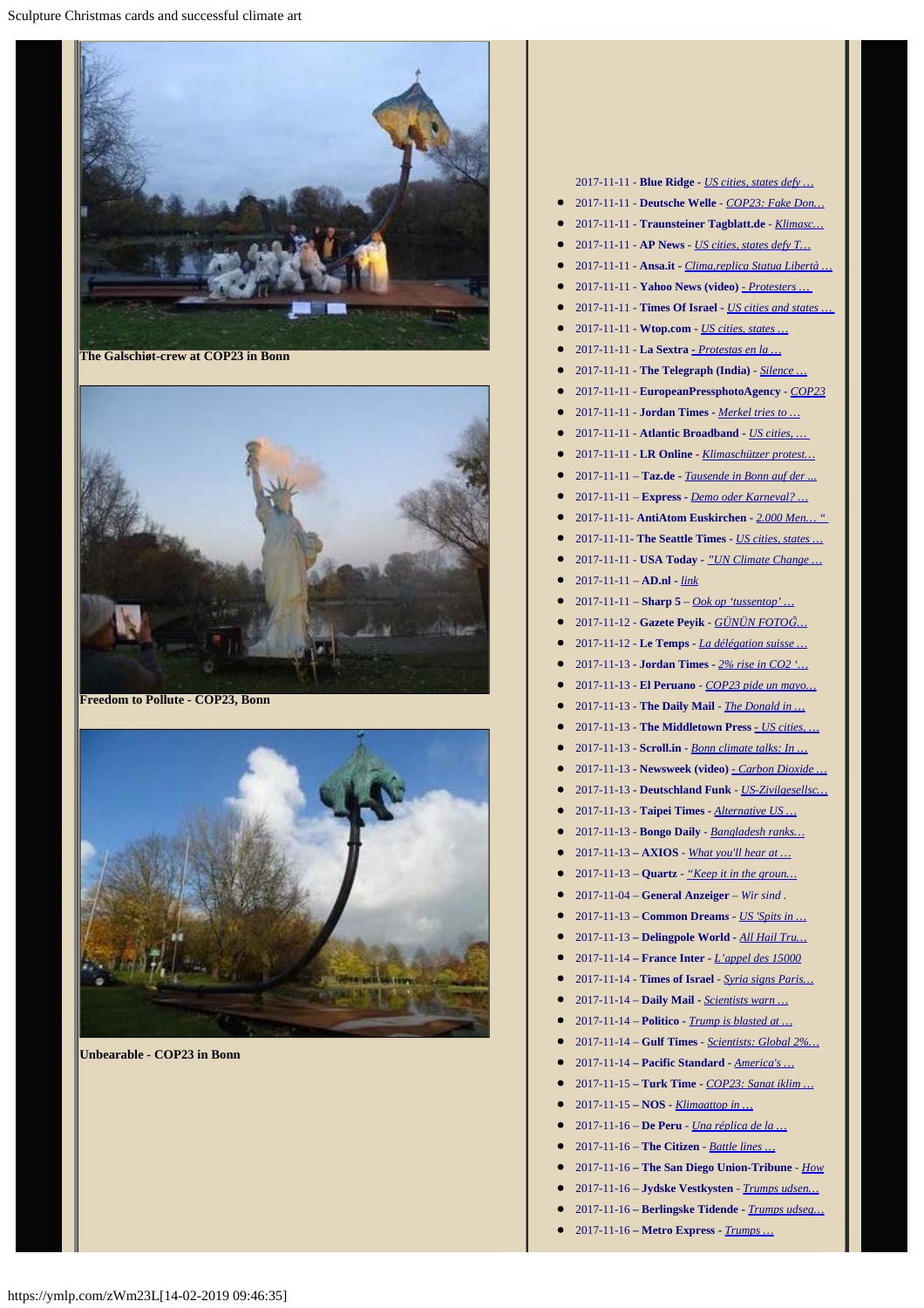

**[Download this quite alternative greeting card here .](http://www.aidoh.dk/new-struct/About-Jens-Galschiot/2008/Klejner/Fotos.htm)**



**[Download this quite alternative greeting card here .](http://www.aidoh.dk/new-struct/About-Jens-Galschiot/2008/Klejner/Fotos.htm)**



**[Download this alternative greeting card here](http://www.aidoh.dk/new-struct/About-Jens-Galschiot/2008/Klejner/Fotos.htm)**

- 2017-11-16 **Artribune**  *[L'artista Danese …](http://www.artribune.com/dal-mondo/2017/11/lartista-danese-jens-galschiot-invade-la-conferenza-sul-clima-di-bonn-con-le-sue-opere/)*
- 2017-11-16 – **New York Times**  *[A More Concili…](https://www.nytimes.com/2017/11/16/climate/un-climate-talks-bonn.html?rref=collection%2Fsectioncollection%2Fclimate&action=click&contentCollection=climate®ion=rank&module=package&version=highlights&contentPlacement=2&pgtype=sectionfront)*
- 2017-11-16  **Rebecca Harms** *[COP23 …](http://rebecca-harms.de/post/cop23-unspektakulaere-verhandlungen-in-spannendem-umfeld-23896)*
- 2017-11-16  **Study International -** *[15,000 scient…](https://www.studyinternational.com/news/15000-scientists-issue-global-warning-save-earth-climate-change/)*
- 2017-11-16 **The Mean Blog -** *[UN climate talks …](https://themeanblog.com/un-climate-talks-wind-down-deflated-but-not-derailed-by-washington/)*
- 2017-11-17 **Radboud Universiteit -** *[Climate blog…](http://www.ru.nl/duurzaamheid/duurzaamheid/groen-nieuws/@1133234/climate-blog-from-bonn-11-geographer-view-climate/)*
- 2017-11-17 **San Francisco Chronicle** *- [After Bon…](http://www.sfchronicle.com/news/science/article/After-Bonn-where-next-for-the-global-climate-12365772.php)*
- 2017-11-17 **The Irish Times -** *[Climate talks …](file:///C:/Users/Jens/AppData/Local/Temp/-%20Climate%20talks%20progress%20on%20agriculture,%20says%20Irish%20negotiator)*
- 2017-11-17 **The Seattle Times** *[Climate talks …](https://www.seattletimes.com/nation-world/climate-talks-wrap-up-with-progress-on-paris-rulebook/)*
- 2017-11-17  **Channel News Asia -** *[UN …](http://www.channelnewsasia.com/news/world/un-climate-talks-wrap-up-as-us-stands-firm-on-fossil-fuels-9415068)*
- 2017-11-17 **The Wire**  *<u>[No Support for …](https://thewire.in/197990/no-support-climate-change-victims-fiji-sides-historical-polluters/)</u>*
- 2017- 11-17 **Beloit Daily News** *- [Climate…](http://www.beloitdailynews.com/article/20171117/AP/311179946)*
- 2017- 11-17 **Mittel Deutcher Rundfunk -** *[Was h …](https://www.mdr.de/nachrichten/politik/ausland/was-hat-klimakonferenz-bonn-gebracht-bilanz-ausblick-100.html)*
- 2017-11-17 – **Observatorio Do Clima**  *[COP23…](http://www.observatoriodoclima.eco.br/cop23-entrega-o-que-prometeu-mas-nao-o-que-precisamos/)*
- 2017-11-17 **Sakal Times**  *[Scientists warn of …](http://www.sakaltimes.com/opinion/scale-action-meet-paris-climate-goals-un-8890)*
- 2017-11-17 **Yahoo News** *What is the ...*
- 2017-11-17 **The Guardian -** *[Highs and …](https://www.theguardian.com/environment/gallery/2017/nov/17/highs-and-lows-of-the-bonn-climate-talks-in-pictures)*
- 2017-11-17  **Dagbladet Roskilde**  *Trump ftale*
- 2017-11-17 **France24** *[UN climate talks …](http://www.france24.com/en/20171117-un-climate-talks-draw-close-bonn-usa-fossil-fuels-trump)*
- 2017-11-17 Cetus News *UN climate talks*...
- 2017-11-17 **ABC News -** *[After Bonn: where …](http://abcnews.go.com/Lifestyle/wireStory/bonn-global-climate-caravan-51225902)*
- 2017-11-17 **Find.net -** *[Highlights from Bonn, …](https://www.find.net/environment/2017/Nov/17/highlights-from-bonn-hunting-trophies-and-newts-green-news-roundup/0ad118cb49b66d03)*
- 2017-11-17 **Fox News**  *[After Bonn: …](http://www.foxnews.com/world/2017/11/17/after-bonn-where-next-for-global-climate-caravan.html)*
- 2017-11-17 **US News -** *[Climate Talks …](https://www.usnews.com/news/best-countries/articles/2017-11-17/climate-talks-a-rebuke-to-donald-trump-from-americas-allies)*
- 2017-11-17 **La Depeche** *- [Après la COP23, …](https://www.ladepeche.fr/article/2017/11/17/2686608-bonn-fin-cop-climat-compliquee-defection-americaine.html)*
- 2017-11-17 **Carnegie Europe** *- [Working Around...](http://carnegieeurope.eu/strategiceurope/74767)*
- 2017-11-17 **La Voix Du Nord** *- [A Bonn, la fin …](http://www.lavoixdunord.fr/267558/article/2017-11-17/bonn-la-fin-d-une-cop-climat-compliquee-par-la-defection-americaine)*
- 2017-11-17 **Vietnam Investment Review**  *[UN…](http://www.vir.com.vn/un-climate-talks-wrap-up-as-us-stands-firm-on-fossil-fuels.html)*
- 2017-11-17 **Talk Vietnam** *[UN climate …](https://www.talkvietnam.org/2017/11/un-climate-talks-wrap-up-as-us-stands-firm-on-fossil-fuels/)*
- 2017-11-17 **Kepa -** *[Järjestöt Bonnin …](https://www.kepa.fi/uutiset-media/tiedotteet/jarjestot-bonnin-ilmastokokouksesta-haavoittuvimmat-jaamassa-yksin)*
- 2017-11-17 **Huron Daily Tribune -** *[Climate …](http://www.michigansthumb.com/news/science/article/Climate-talks-wrap-up-with-progress-on-Paris-12365110.php)*
- 2017-11-17 **Popular Resistance** *- [Inside COP23 …](https://popularresistance.org/inside-cop23-protest-involving-thousands-of-bikers/)*
- 2017-11-17 **Japan Today** *- [Battle lines …](https://japantoday.com/category/world/battle-lines-drawn-over-coal-at-un-climate-talks)*
- 2017-11-17 **RDS** *- [Orsi e migranti: …](http://www.rds.it/rds-tv/video-news/orsi-e-migranti-alla-cop-23-le-sculture-per-riflettere-sul-clima/)*
- 2017-11-17 **Berkeley Law Legal Pl.-** *[Seeking …](http://legal-planet.org/2017/11/17/seeking-salvation-at-the-cop/)*
- 2017-11-17 **KHQ**  *[After Bonn: where …](http://www.khq.com/story/36871202/after-bonn-where-next-for-the-global-climate-caravan)*
- 2017-11-17  **Courrier Picard** *– [A Bonn, l…](http://www.courrier-picard.fr/71765/article/2017-11-17/bonn-la-fin-dune-cop-climat-freinee-par-leffet-trump)*
- 2017-11-17 **Lemon Wire** *Climate meeting ...*
- 2017-11-17 **Bluefield Daily Telegraph -** *[Climate…](http://www.bdtonline.com/region/climate-talks-wrap-up-with-progress-on-paris-rulebook/article_9a5195dc-fde5-5f1c-9b7e-02afb3d6e362.html)*
- 2017-11-17  **Kleine Zeitung***[Entwicklungsländ: …"](http://www.kleinezeitung.at/international/5322306/Klimakonferenz-in-Bonn_Entwicklungslaender_Egoismus-der)*
- 2017-11-17  **Nord Littoral** *– [Apres la COP23, …](http://www.nordlittoral.fr/57737/article/2017-11-17/apres-la-cop23-une-annee-2018-chargee-pour-les-negociateurs-climat)*
- 2017-11-17  **The Jakarta Post** *- [Obama climate …](http://www.thejakartapost.com/news/2017/11/17/obama-climate-envoy-slams-trumps-rejection-of-paris-agreement.html)*
- 2017-11-17 **European News**  *[A sculpture …](http://www.europe.easybranches.com/germany/A-sculpture-with-polar-bear-on-a-spear-by-Danish-artist-Jens-Galschiot-is-pictured-outside-the-23rd-UN-Conference-of-the-Parties--COP--climate-talks-in-Bonn--Germany--Friday--Nov--17--2017---AP-----112013)*
- 2017-11-17 **Estadao -** *[COP do Clima …](http://sustentabilidade.estadao.com.br/blogs/ambiente-se/cop-do-clima-reafirma-compromissos-do-passado-e-joga-decisoes-para-2018/)*
- 2017-11-17 **Google Newsstand -** *[Climat…](https://newsstand.google.com/articles/CAIiEATxBxOIS_VkiG3t1gnmFIUqFwgEKg8IACoHCAowhO7OATDh9Cgw3utQ)*
- 2017-11-17  **The Objective**  *[#CamiboClimatico](http://theobjective.com/visual/17-de-noviembre-de-2017/)*
- 2017-11-17  **Courrier International** *[A Bonn, la …](https://www.courrierinternational.com/depeche/bonn-la-fin-dune-cop-climat-compliquee-par-la-defection-americaine.afp.com.20171117.doc.ud0ke.xml)*
- 2017-11-17  **Concord Monitor** *['Good progress' …](file:///C:/Users/Jens/AppData/Local/Temp/-%20http:/www.concordmonitor.com/Climate-Talks-Paris-Germany-13815223)*
- 2017-11-17  **Challenges -** *[A Bonn, la fin …](https://www.challenges.fr/monde/a-bonn-la-fin-d-une-cop-climat-compliquee-par-la-defection-americaine_514118)*
- 2017-11-17  **Epoca** *- [Acordo de Paris cont…](http://epoca.globo.com/ciencia-e-meio-ambiente/blog-do-planeta/noticia/2017/11/acordo-de-paris-continua-nos-trilhos-com-ou-sem-os-estados-unidos.html)*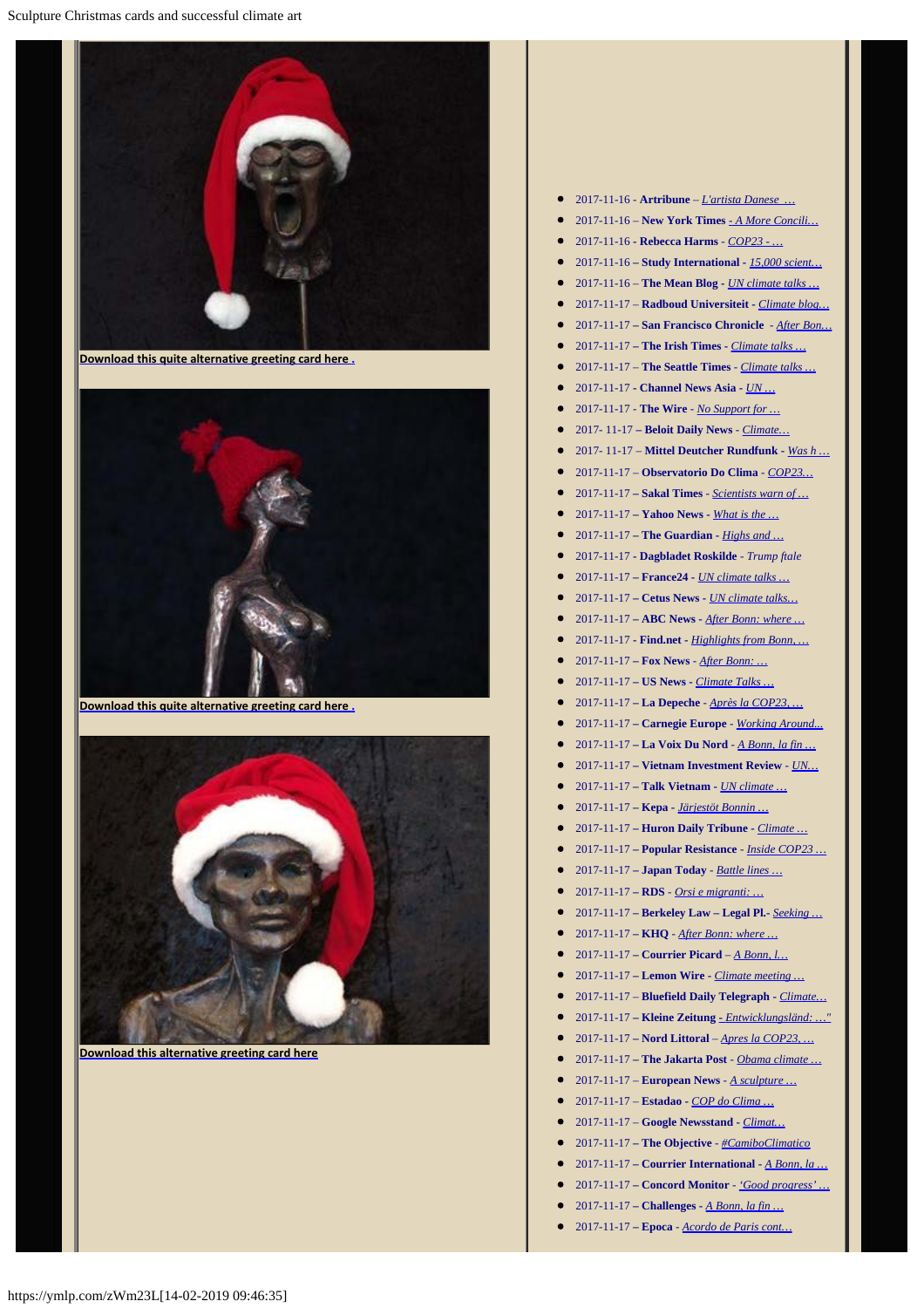

**[Download this quite alternative greeting card here .](http://www.aidoh.dk/new-struct/About-Jens-Galschiot/2008/Klejner/Fotos.htm)**



**[Download this quite alternative greeting card here .](http://www.aidoh.dk/new-struct/About-Jens-Galschiot/2008/Klejner/Fotos.htm)**

# **ABOUT GALLERY GALSCHIOT**

\*\*\*\*\*\*\*\*\*\*\*\*\*\*\*\*\*\*\*\*\*\*\*\*\*\*\*\*\*

**Gallery Galschiot is owned by sculptor Jens Galschiot** and consists 2500 m2 studio and museum. The place is one of Denmark's most spectacular and biggest private art workshops. The place is full of activities, and besides the artist's workshop, there is also a bronze foundry, gallery shop, art schools, wicker workshop, TV-studios,

#### 2017-11-17 - **Phys – Science X** *- [UN climate…](https://phys.org/news/2017-11-climate-firm-fossil-fuels.html)*

- 2017-11-17 **The Conversation -** *[COP 23: three …](http://theconversation.com/cop-23-three-ways-cities-are-leading-the-fight-against-climate-change-87277)*
- 2017-11-17  **Clarín HD –** *[link](http://hd.clarin.com/post/167559387024/contra-el-cambio-clim%C3%A1tico-una-r%C3%A9plica-de-la)*
- 2017-11-17 **BTA** *[Germany EU Bonn Climate Talks](http://www.bta.bg/en/gallery/image/4517783)*
- 2017-11-17 **Sjællandske** – *Trumps udsending…*
- 2017-11-18 **Radio Free Europe/Liberty** *– [Photos …](https://www.rferl.org/a/photos-week-46/28851212.html)*
- 2017-11-18  **Outlook India** *– [Photos](https://www.outlookindia.com/topic/climate-change-global-warming/1000)*
- 2017-11-18  **The Daily Star Lebanon** *[Pro-coal …](http://www.dailystar.com.lb/News/World/2017/Nov-18/426911-pro-coal-trump-unsettles-conference.ashx)*
- 2017-11-18  **Politiken** *[Verdens lande](http://politiken.dk/oekonomi/2050/klima/art6212099/Verdens-lande-n%C3%A5r-til-enighed-ved-klimatopm%C3%B8de-i-Bonn) …*
- 2017-11-18  **7 Sur 7** *- [L'année 2018 s…](http://www.7sur7.be/7s7/fr/1505/Monde/article/detail/3314392/2017/11/18/L-annee-2018-s-annonce-chargee-pour-les-negociateurs-du-climat.dhtml)*
- 2017-11-18  **Luxemburger Wort -** *[Les négociat](https://www.wort.lu/fr/international/cop23-a-bonn-les-negociations-climatiques-a-l-epreuve-des-realites-5a0ff0abc1097cee25b7773c)…*
- 2017-11-18  **The Pueblo Chieftain -** *[Bonn climate …](http://www.chieftain.com/business/bonn-climate-talks-end-with-progress-despite-us-stance/article_331beb2b-e7cb-5557-aaff-b98834b801b3.html)*
- 2017-11-18  **NW Arkansas Demo. Gazette** *[Clim…](http://www.nwaonline.com/news/2017/nov/18/climate-talks-finish-as-delegates-claim/)*
- 2017-11-18  **WA Today -** *[Coal trumps …](http://www.watoday.com.au/world/coal-trumps-trump-as-climate-talks-villain-20171117-gzo16d.html)*
- 2017-11-18  **The Sydney Morning Herald** *[Coal …](http://www.smh.com.au/world/coal-trumps-trump-as-climate-talks-villain-20171117-gzo16d.html)*
- 2017-11-18  **Stern**  *[Einigung im …](https://www.stern.de/news/einigung-im-letzten-hauptstreitpunkt-bei-un-klimakonferenz-7703466.html)*
- 2017-11-18 **Volksstimme** *- [Kleine Erfolge …](https://www.volksstimme.de/deutschland-welt/politik/umweltschutz-kleine-erfolge-bei-klimakonferenz)*
- 2017-11-18 **Information**  *[Verdens lande …](https://www.information.dk/telegram/2017/11/verdens-lande-naar-enighed-ved-klimatopmoede-bonn)*
- 2017-11-18 **Bourse Direct -** *[Après la COP23…](https://www.boursedirect.fr/fr/actualites/categorie/a-la-une/a-bonn-la-fin-d-une-cop-climat-compliquee-par-la-defection-americaine-afp-e5cd774d367ae84cacea4623cc2078a767a1a678)*
- 2017-11-18 **Frankfurter Allgemeine** *- [Weltklimak …](http://www.faz.net/aktuell/politik/weltklimakonferenz-in-bonn-bringt-kleine-erfolge-15298321.html)*
- 2017-11-18 **DR.dk -** *[Theilgaard om klimamødet …](https://www.dr.dk/nyheder/udland/theilgaard-om-klimamoedet-i-bonn-ingen-revolution-det-store-slag-staar-naeste-aar)*
- 2017-11-18 **Kuwait Times** *[Bonn Climate talks e…](http://news.kuwaittimes.net/website/bonn-climate-talks-end-progress-despite-us-pullout/)*
- 2017-11-18 **New Straits Times** *- [UN climate envo…](https://www.nst.com.my/world/2017/11/304625/un-climate-envoys-agree-way-forward-despite-trump)*
- 2017-11-18 **The Straits Times** *[Unnerved…](http://www.straitstimes.com/world/europe/unnerved-by-trump-un-climate-talks-wrap-up)*
- 2017-11-18 **Boston Herald -** *[Bonn climate talks …](http://www.bostonherald.com/news/international/2017/11/bonn_climate_talks_end_with_progress_despite_us_stance)*
- 2017-11-18 **The Hindu -** *[U.N. climate envoys…](http://www.thehindu.com/sci-tech/energy-and-environment/un-climate-envoys-agree-to-take-stock-of-global-warming-in-2018/article20549698.ece)*
- 2017-11-18 **Citta Nuova** *- [Com'è finita la Cop 23](https://www.cittanuova.it/fotogallery/2017/11/18/finita-la-cop-23/)*
- 2017-11-18 **SVT -** *[Lövin om klimatmötet …"](https://www.svt.se/nyheter/utrikes/lovin-om-klimatmotet-i-bonn-det-finns-en-stark-beslutsamhet)*
- 2017-11-18 – **Der TagesSpiegel** *- [Die Pflicht…](http://www.tagesspiegel.de/politik/klimakonferenz-die-pflicht-ist-getan-eine-delikate-geldfrage-bleibt-offen/20602022.html)*
- 2017-11-18  **The Daily Observer** *– [UN climate…](http://www.observerbd.com/details.php?id=106563)*
- 2017-11-18  **The Daily Observer** *– [Climate Refugees](http://www.observerbd.com/details.php?id=106540)*
- 2017-11-18  **The Daily Observer**  *[Obama climat…](http://www.observerbd.com/details.php?id=106434)*
- 2018 -11-18 **Ost Belgien Direkt** *[Weltklima-Konfe…](https://ostbelgiendirekt.be/weltklima-konferenz-in-bonn-bilanz-153883)*
- 2017-11-18 **Scoopnest -** *[link](https://www.scoopnest.com/user/AFP/931755147314606081-un-climate-envoys-agree-on-way-forward-despite-trump-s-rejection-of-paris-agreement-smoke-pours-from-a-statue-of-liberty-replica-by-danish-artist-jens-galschiot-at-a-park-in-bonn-during-the-cop23-un-climate-change-conference)*
- 2017-11-18 **Atlantic Breadband** *- [Bonn climate…](http://www.atlanticbb.net/news/read/category/AP%20Online%20Top%20Business%20Short%20Headlines/article/the_associated_press-climate_meeting_goes_all_night_ends_after_financin-ap)*
- 2017-11-18 **KRMG Tulsa -** *[BONN CLIMATE…](http://www.krmg.com/technology/bonn-climate-talks-end-with-progress-despite-stance/nRc6FUWE3mM2k9uPAga0uL/)*
- 2017-11-18 **Winniepeg Free Press** *[Bonn climate…](https://www.winnipegfreepress.com/world/climate-meeting-goes-all-night-ends-after-financing-talks-458420543.html)*
- 2017-11-18 **Press of Atlantic City -** *[Bonn climate t…](http://www.pressofatlanticcity.com/business/technology/bonn-climate-talks-end-with-progress-despite-us-stance/article_436a5b1a-b5af-5907-ab3f-8b59019801dd.html)*
- 2017-11-18  **GEO News -** *[UN climate talks wind …](https://www.geo.tv/latest/168188-un-climate-talks-wind-down-deflated-but-not-derailed-by-washington)*
- 2017-11-18 **mittelbayerische** *- [Klimakonferenz …](http://www.mittelbayerische.de/politik-nachrichten/klimakonferenz-endet-mit-fortschritten-21771-art1585134.html)*
- 2017-11-18  **Portland Press Herald** *[Bonn clima…](http://www.pressherald.com/2017/11/18/bonn-climate-talks-end-with-progress-despite-glitches/)*
- 2017-11-18  **Daily Camera** *[Michaela Mujica…](http://www.dailycamera.com/guest-opinions/ci_31462842/michaela-mujica-steiner-peoples-uprising)*
- 2017-11-18 **–Dawn** *[Fiji to move over 40 …](https://www.dawn.com/news/1371243)*
- 2017-11-18  **Enkopings-Posten** *- [Lövin: D…](http://www.eposten.se/nyheter/omvarld/lovin-det-finns-en-stark-beslutsamhet-unt4821561.aspx)*
- 2017-11-18  **De Volkskrant** *[Na twee weken…](https://www.volkskrant.nl/buitenland/na-twee-weken-bonn-is-eensgezindheid-over-milieumaatregelen-groter-dan-ooit~a4539951/)*
- 2017-11-18  **Digital Journal** *- [Keeping it real…](http://www.digitaljournal.com/news/world/keeping-it-real-un-climate-talks-struggle-to-stay-relevant/article/507919)*
- 2017-11-18  **E24** *[Klimaenighet på overtid i …](http://e24.no/energi/klima/klimaenighet-paa-overtid-i-skyggen-av-trump/24190479)*
- 2017-11-18  **Het Laatste Nieus**  *[Zelfs …](https://www.hln.be/de-krant/zelfs-ijsberen-vinden-hun-weg-naar-klimaattop~a279d9b8/)*
- 2017-11-18  **Metro** *[Lövin: Det finns en…](https://www.metro.se/artikel/l%C3%B6vin-det-finns-en-stark-beslutsamhet-xt)*
- 2017-11-18 -**The IFP** *Climate meeting go*...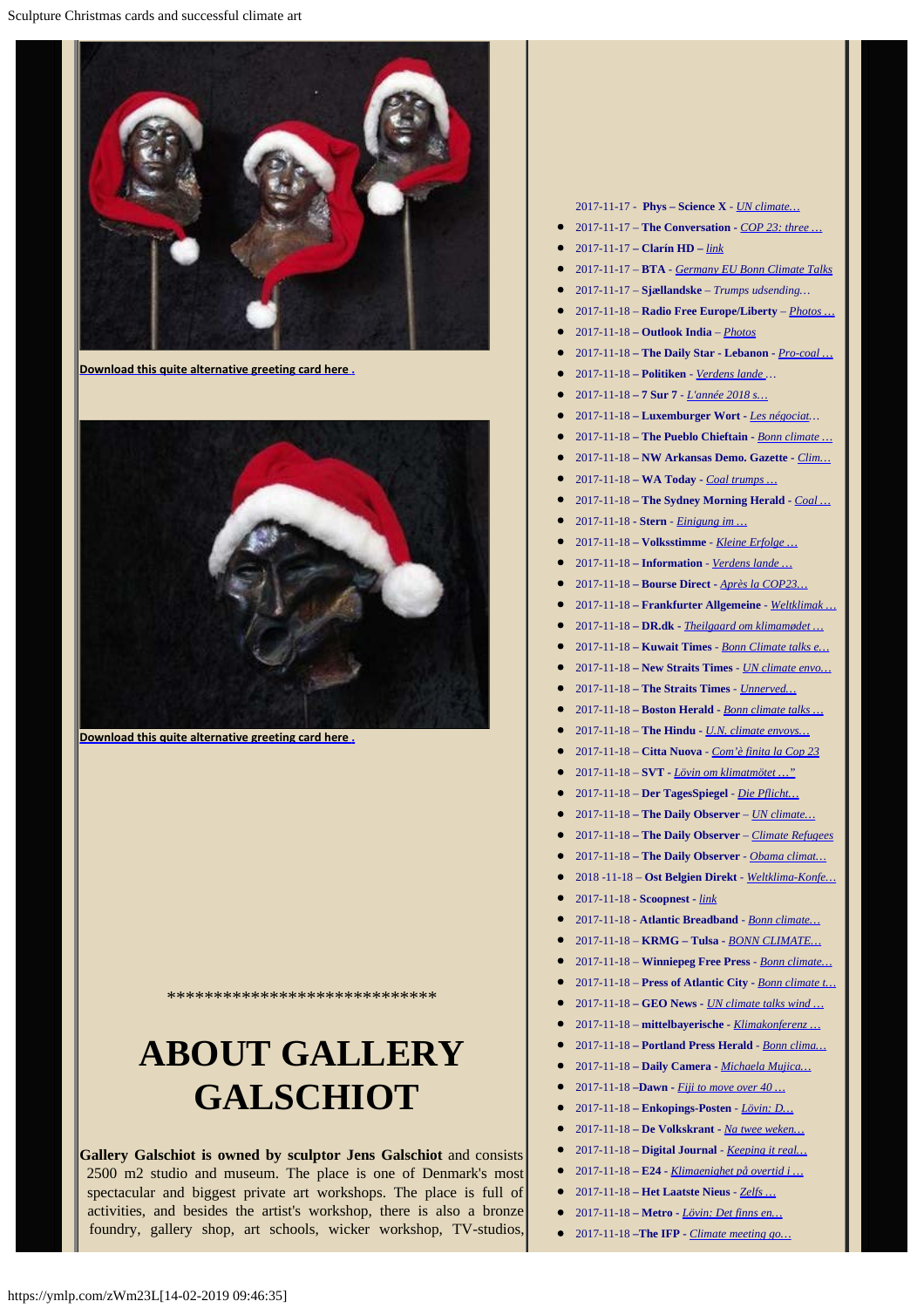#### Sculpture Park and a 400 m2 art gallery.

**The entire area is approximately 10.000 m2** and it is open for audience all working days between 9am and 5pm. It is open at Sundays between 12am and 4pm. - Closed during the Saturday and other holidays. You can book a guided tour. Free admission.

*If you visit Jens Galschiot at his great atelier and workshop, with dedicated people, you will get a feeling of witnessing something great, and as time goes, the life's work will start to form and be seen in the greater perspective, you will understand that this art goes further than the borders of Denmark.*

*Jens Galschiot is one of a kind on the international and Danish art scene, and his artistic activities have attracted much attention all around the world. His intense commitment, energy and artistic talent has something to say, and his sculptures and art happenings touches everybody who sees them. The entire artistic work is mainly about having something to say and having the heart in the right place - to make the world's sufferings and taboos visible and make the viewer think and make up his own opinion about the matter.*

*This is art that is not subject to the bourgeois norms. It dares to move against the stream, and that is what great art is about. The strength of the work is that it does not end up in a rigid protest, but offers genuine indignation paired with emotions, aesthetics, sensuality, energy, and humour.*

Recommendation from a visitor at [Gallery Galschiot](http://www.gallerigalschiot.dk/index_en.html).

- 2017-11-18 **–Dinero** *[Unos 200 países se une…](http://www.dinero.com/internacional/articulo/cop23-se-reune-en-2018-para-discutir-sobre-gases-de-efecto-invernadero/252522)*
- 2017-11-18 **–WGAU (Fox News Radio)**  *[BONN …](http://www.wgauradio.com/business/bonn-climate-talks-end-with-progress-despite-stance/vLLWgTnJjEfJRAiWetIOkM/)*
- 2017-11-18  **Radio Canada** *[La défection …](http://ici.radio-canada.ca/nouvelle/1067934/defection-americaine-jette-voile-sombre-cop23)*
- 2017-11-18 **–Informador MX**  *[Aplaza …](https://www.informador.mx/internacional/Aplaza-COP23-decisiones-importantes-hasta-2018-20171118-0017.html)*
- 2017-11-18  **El Universal** *- [Con pequeño…](http://www.eluniversal.com/noticias/internacional/con-pequenos-avances-culmina-cumbre-del-cop23-sobre-clima_678150)*
- $\bullet$ 2017-11-18 **–The Telegraph** *- [Pictures of th…](http://srvtrks.com/index.php?q=aHR0cDovL3d3dy50ZWxlZ3JhcGguY28udWsvbmV3cy8yMDE3LzExLzE4L3BpY3R1cmVzLWRheS0xOC1ub3ZlbWJlci0yMDE3Lw)*
- 2017-11-18  **De Standard** *- [De geest van Par…](http://www.standaard.be/cnt/dmf20171117_03193350)*
- 2017-11- 18 **Omni -** *[Analyser.: Ekonomin är p…](http://omni.se/analyser-ekonomin-ar-pa-vag-att-ga-om-politiken/a/xRA4pj)*
- 2017-11-18  **Aargauer Zeitung -** *[Nur Minimalzi…](https://www.aargauerzeitung.ch/ausland/nur-minimalziel-erreicht-klimakonferenz-hinterlaesst-viel-arbeit-131916019)*
- 2017-11-18  **Wats on** *[Chinas Scheitern, Bonsai-…](https://www.watson.ch/!490800339)*
- 2017-11-18  **Publi Metro MX** *[Cerca de 200 paíse…](https://www.publimetro.com.mx/mx/noticias/2017/11/18/cerca-200-paises-concretan-acuerdo-paris-pese-retiro-eu.html)*
- 2017-11-18  **The Malaysian Insight**  *[Climate …](https://www.themalaysianinsight.com/s/23393/)*
- 2017-11-18  **MSN** *[Negociações sobre clima …](file:///C:/Users/Jens/AppData/Local/Temp/-%20Negocia????es%20sobre%20clima%20se%20prolongam%20na%20COP23%20sob%20a%20sombra%20dos%20EUA)*
- 2017-11-18 **New Age**  *[Talks wrap up as …](http://www.newagebd.net/article/28594/talks-wrap-up-as-us-firm-on-fossil-fuels)*
- 2017-11-18  **De Morgen**  *[Twee weken klim…](https://www.demorgen.be/buitenland/twee-weken-klimaattop-in-bonn-de-eensgezindheid-is-groter-dan-ooit-maar-het-resultaat-bescheiden-bd28049e/)*
- 2017-11-18  **O Globo –** *[Conferencia do Cli…](https://oglobo.globo.com/sociedade/sustentabilidade/conferencia-do-clima-tecnica-deixa-decisoes-mais-dificeis-para-2018-22083916)*
- 2017-11-18  **Jyllands-Posten**  *[Behersket glæd…](http://jyllands-posten.dk/international/ECE10039589/behersket-glaede-over-klimamoede-hos-graesroedder/)*
- 2017-11-19  **El Periodico Extremadura** *- [La cu…](http://www.elperiodicoextremadura.com/noticias/sociedad/cumbre-clima-concluye-acuerdo-pauperrimo_1053743.html)*
- 2017-11-19 - **Mumbai Mirror** *[Climate envoys see…](https://mumbaimirror.indiatimes.com/news/world/climate-envoys-see-road-ahead-despite-trump/articleshow/61707511.cms)*
- 2017-11-19 **The Middletown Press -** *[Climate talks …](http://www.middletownpress.com/news/science/article/Climate-talks-wrap-up-with-progress-on-Paris-12365110.php)*
- 2017-11-19 **My Plainview -** *[After Bonn: where …](http://www.myplainview.com/news/science/article/After-Bonn-where-next-for-the-global-climate-12365772.php)*
- 2017-11-19 **Taipei Times** *- [Climate talks end …](http://www.taipeitimes.com/News/front/archives/2017/11/19/2003682522)*
- 2017-11-19  **SBS -** *[Climate talks: Nations to gat…](http://www.sbs.com.au/news/article/2017/11/18/climate-talks-nations-gather-2018-work-out-how-limit-warming)*
- 2017-11-19  **Pune Mirror** *[CLIMATE ENVOYS …](http://punemirror.indiatimes.com/news/world/climate-envoys-see-road-ahead-despite-trump/articleshow/61704956.cms)*
- 2017-11-19  **Avax News** *[The Day in Photos](http://avax.news/fact/The_Day_in_Photos_November_19_2017.html)*
- 2017-11-19  **Diario Cordoba** *- [La cumbre…](http://www.diariocordoba.com/noticias/sociedad/cumbre-clima-termina-acuerdo-pauperrimo_1186466.html)*
- 2017-11-19 **–El Periodico de Aragon** *- [La cumbr…](http://www.elperiodicodearagon.com/noticias/sociedad/cumbre-clima-concluye-bonn-acuerdo-pauperrimo_1243512.html)*
- 2017-11-19  **The Asiha Shimbun** *- [Bonn climate …](http://www.asahi.com/ajw/articles/AJ201711190013.html)*
- 2017-11-19 **Hindustan Times** *– [link](http://www.hindustantimes.com/photos/world-news/photos-of-the-week-the-pope-s-new-lamborghini-to-mugabe-in-public/photo-VSfQNMO5haIpccs5wHDo0I.html)*
- 2017-11-19 **Carbon Brief** *[COP23: Key outc…](https://www.carbonbrief.org/cop23-key-outcomes-agreed-un-climate-talks-bonn)*
- 2017-11-20 **Tour in map** *- [Escultura "Unbearable"](http://www.tourinmap.club/i/Bbl6TTHl-fJ)*
- 2017-11- 20  **Voa Indonesia** *- [Setelah Bonn:…](https://www.voaindonesia.com/a/setelah-bonn-perencanaan-masa-depan-kesepakatan-iklim/4126206.html)*
- 2017-11-20  **Huston Chronicle** *[After Bonn: wh…](http://www.chron.com/news/science/article/After-Bonn-where-next-for-the-global-climate-12365772.php)*
- 2017-11-20  **Nordjydske Stiftstidende** *Ved FN…*
- 2017-11-20  **Con texto Ganadero** *- [A pesar de la ur…](http://www.contextoganadero.com/internacional/pesar-de-la-urgencia-climatica-la-cop23-aplaza-sus-principales-decisiones-hasta-2018)*
- 2017-11-20  **977 NOW** *[Bonn climate talks end …](http://977now.com/2017/11/20/91311)*
- 2017-11-20  **New Internationalist** *[Ultimate …](https://newint.org/blog/2017/11/20/cop23-maori-talk)*
- 2017-11-20  **KfW** *[KfW experts on the COP23 …](https://www.kfw.de/stories/environment/climate-change/expert-opinion-cop23/)*
- 2017-11- 21  **The Washington Post** *- [Trump's …](https://www.washingtonpost.com/news/monkey-cage/wp/2017/11/21/trumps-noncooperation-threatens-climate-finance-under-the-paris-agreement/?utm_term=.0dfbe63632eb)*
- 2017-11- 21  **New Milford Spectrum** *- [Bonn cli …](http://www.newmilfordspectrum.com/business/technology/article/Climate-meeting-goes-all-night-ends-after-12367724.php)*
- 2017-11- 21  **Borneo Bulletin -** *[Bonn climate talks …](http://borneobulletin.com.bn/bonn-climate-talks-end-with-progress-despite-us-stance/)*
- 2017-11-21  **Nature Khabar** *[Bonn climate talks …](http://naturekhabar.com/en/archives/7550)*
- 2017-11-21  **Chatham House** *- [With Deadlines …](https://www.chathamhouse.org/expert/comment/deadlines-approaching-climate-negotiations-adjust-life-beyond-trump)*
- 2017-11-21 **Kro ncrv (television) see** pdf file
- 2017-11-22 **Pacific Standard** *- [After Slow Pro…](https://psmag.com/environment/climate-activists-say-see-you-in-court)*
- 2017-11-22 **New York Times -** *[Earning Trust …](https://www.nytimes.com/2017/11/22/climate/climate-fwd-trust-in-america-and-thankgiving-conversations.html?ribbon-ad-idx=2&rref=climate&module=Ribbon&version=context®ion=Header&action=click&contentCollection=Climate&pgtype=article)*
- 2017-11-22 **The Irish Times -** *[Climate …](https://www.irishtimes.com/opinion/letters/climate-change-and-coal-1.3299927)*
- 2017-11- 23  **New Age**  *[Govts keep global …](http://www.newagebd.net/article/28618/govts-keep-global-climate-deal-on-track-despite-us-pullout)*
- 2017-11-23 **Star2.com** *- [Solid climate change …](http://www.star2.com/living/2017/11/23/solid-climate-change-action-plans-committed-cop23/)*
- 2017-11-28 **The Conversation -** *[After Bonn, …](https://theconversation.com/after-bonn-5-things-to-watch-for-in-the-coming-year-of-global-climate-policy-88260v)*

**This mail has been sent from the sculptor Jens Galschiøt's workshop.**

**Contact to the workshop: Galleri Galschiøt** Banevænget 22